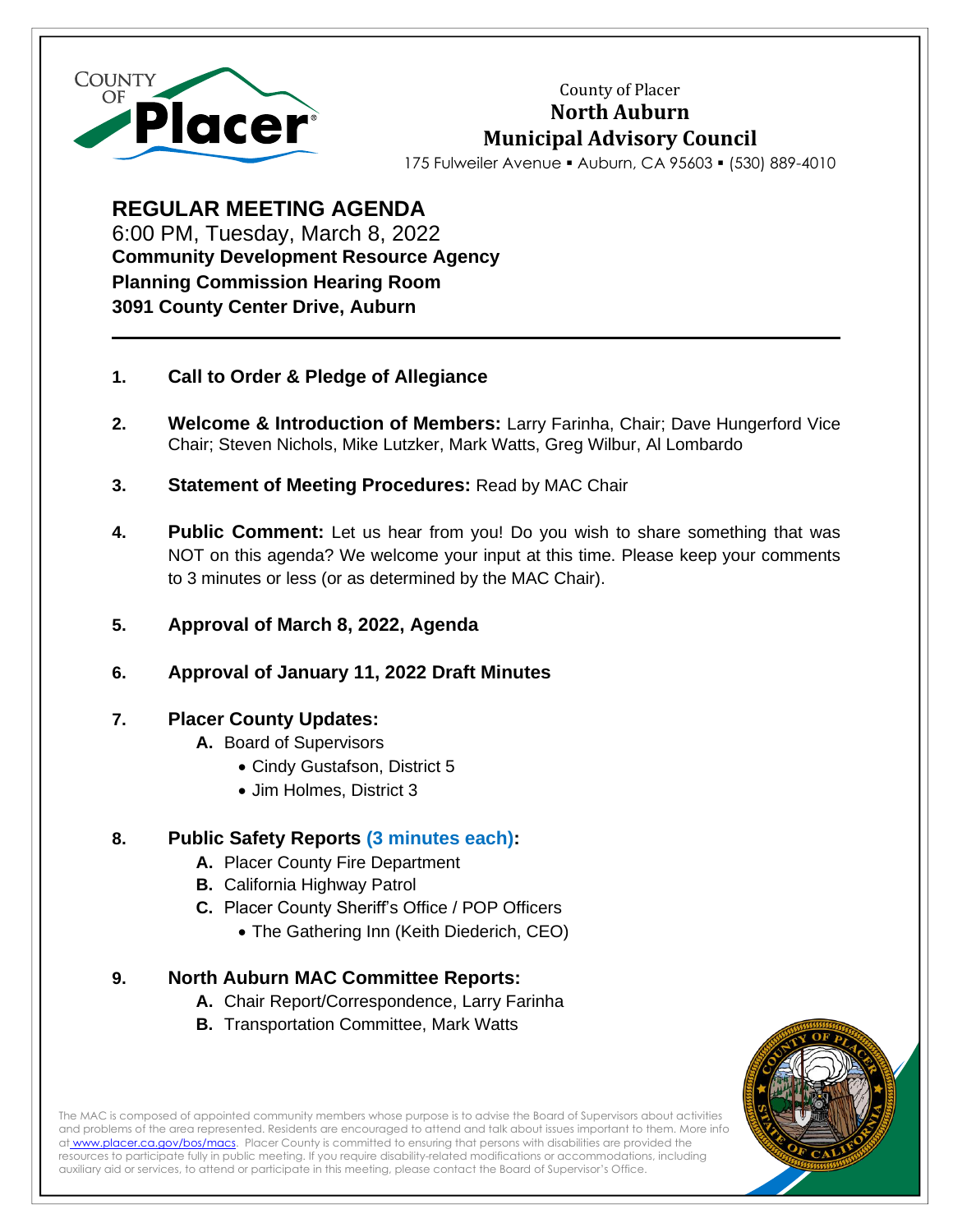County of Placer North Auburn Municipal Advisory Committee Regular Meeting Agenda Tuesday, March 8, 2022 Page 2 of 3

### **10. Action Item:**

### **A. 2022 Zoning Text Amendments**

Planning Services Division staff is preparing text amendments to the Zoning Ordinance that will include minor technical clarifications and corrections to fix grammatical issues and resolve language conflicts, targeted revisions to specific sections of existing code, and re-writing code sections to be consistent with recently adopted housing and habitat conservation programs, and to address feedback received from the public and the Board of Supervisors. Staff will be requesting the MAC take action to provide a recommendation on the proposed amendments.

**Presented by: Kally Kedinger-Cecil, Senior Planner - Placer County Planning Services**

### **11. Information Item:**

### **A. Beekeeping Update Zoning Text Amendment**

County staff will provide an overview of the proposed zoning text amendment to add Chapter 6, Article 6.32 entitled "Beekeeping," and amend Chapter 17, Article 17.56, Section 17.56.050: "Animal Raising and Keeping", of the Placer County Code. The proposed addition and changes define beekeeping activity in the unincorporated areas of the county and are consistent with existing State Law. The ordinance defines when a hive is a public nuisance and details enforcement options by the Ag Commissioner when a violation is reported. Lastly this amendment will allow beekeeping in residential zones pursuant to the restrictions found in the code.

**Presented by: Joshua Huntsinger, Ag Commissioner, and Adam Anderson, Assistant Planner**

#### **B. Auburn Equipment Company Rezone**

MAC members will receive an informational presentation on a project for a rezone and General Plan Amendment on an undeveloped 1.9 acre parcel located on KOA Way in North Auburn. The project proposes to rezone of the parcel from OP-Dc-FH-AO (Office Professional, Combining Design Corridor, Combining Flood Hazard, and Combining Airport Overflight) to CPD-Dc-FH-AO (Commercial Planned Development, Combining Design Corridor, Combining Flood Hazard, and Combining Airport Overflight). In addition to the rezone, the project is also proposing requesting approval of a General Plan Amendment to change the existing land use designation from Professional Office/Riparian Drainage to General Commercial/Riparian Drainage. No physical development is proposed with this rezone and General Plan Amendment. A recommendation from the MAC to the Planning Commission regarding this proposed project rezone and change to the General Plan Amendment will be sought by the applicant at a future meeting.

**Presenter: Kally Kedinger-Cecil, Senior Planner – Placer County Planning Services**